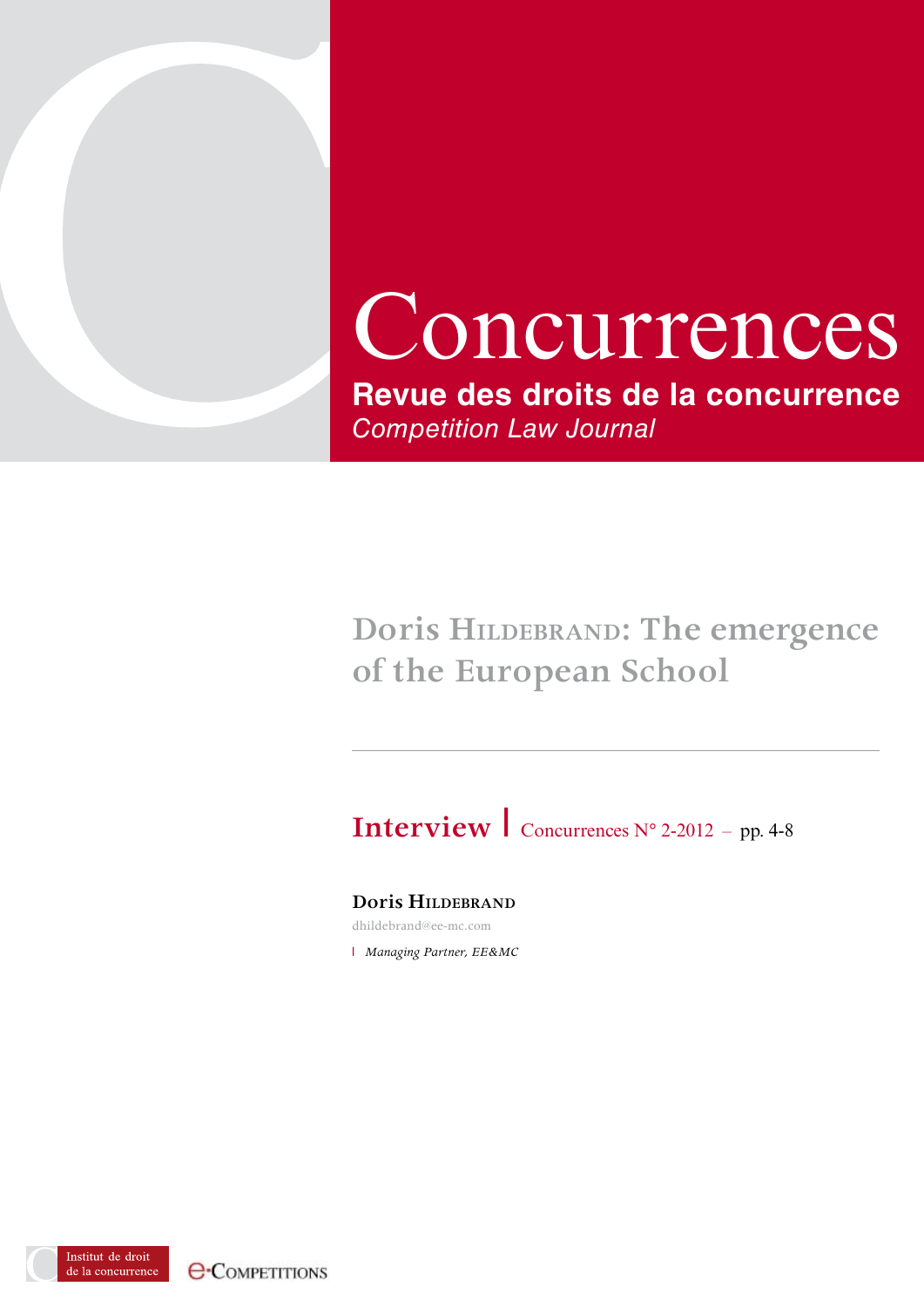**Doris HILDEBRAND** dhildebrand@ee-mc.com *Managing Partner, EE&MC*

### Since 1992

Managing partner of European Economic & Marketing Consultants – EE&MC GmbH, in Bonn, Brussels and Vienna. Member of the ICC Commission on Competition, the IBA and the editorial board of World Competition.

#### 1989-1992

Researcher at the Department of Economics, Harvard University.

#### 1987-1990

Master's degree and Ph.D. in social and economic sciences, University of Economics in Vienna.

Interview réalisée par Anne-Lise Sibony.

@ See also Ronald A. Stern: "*An in-house perspective on global competition law developments*" and F. Hollande, N. Sarkozy : "*Elections Présidentielles*  **Interview** <sup>2012: Quelle politique de concurrence pour la France et pour l'Union **interview européenne?**" on **concurrences.com**</sup>

## Doris HILDEBRAND: The emergence of the European School

Doris Hildebrand, your book *The Role of Economic Analysis in the EC Competition Rules – The European School* is a landmark for European competition law scholars and practitioners. It is one of the few books that examine both the theoretical and practical integration of economic input in competition law practice.

**In the first edition of your book, you called for the development of a "Brussels School", a school of economic thought which would take into account the specifically European policy goals bearing on competition law enforcement, such as market integration, but also the pursuit of a "social market economy" as the treaty now states. Ten years and two editions later, how do you see the development of a European School? Would you say it has taken hold? Have economists been up to the challenging task of thinking about competition in a multi-goal policy framework, or do most economic works still make unrealistic hypotheses as to policy goals?**

Economic schools of thought are evolving over time: society and values change too. The "modern" phase started for example with the classical school of thought in the late  $18<sup>th</sup>$  century (Adam Smith). In the last century, the classical school developed into different schools of economic thought: the Marginalist School, the Neoclassical School, the Institutional School, the Austrian School, the Harvard School, the Chicago School, the Neo-Austrian School, etc. All these schools address objectives relating to the functioning of markets. Other issues dealt with are whether a "laissez-faire" approach is the best way to achieve the overall goals of an economy, or whether a more "dirigiste" policy with strong government intervention should be applied. Coincidentally, this is exactly the discussion we are currently facing in the EU financial crisis.

Economic research tries to find answers to these policy issues. Some answers are more appropriate than others. One answer to solve our current EU financial crisis might be to go back to the roots of the EU treaties. The Freiburg Ordoliberal School was *the* school of thought that served as the starting point for Articles 101 and 102 TEFE as well as for the EU economic integration project in general. After WWII, Ordoliberalism was applied in Germany to implement the idea of a Social Market Economy and to initiate the "Wirtschaftswunder", the German economic miracle. In the new EU Treaties, these topics are still valid and even "hot" today after 50 years of EU economic integration. If you consider the European School as successor of the Freiburg School, this school of thought is very up-to-the-minute: my book aims to bring this into perspective. I am currently working on the fourth edition, which will be a dedicated testimonial of what I call the "European School". The European School is based on Ordoliberalism as implemented in the EU Treaties, and uses more modern economic analytical tools than those that were available 50 years ago.

A school becomes a school of thought when more scholars contribute to such a theme. The names "Harvard School" and "Chicago School" are, for example, derived from the fact that the contributors to these schools were related to a specific US university. It is true that at the start of the more "economics based approach" in the mid 1990s, the majority of thoughts and contributions were coming out of Brussels. That is why the name "Brussels School" was at that time a more appropriate one. However, I think that today scholars – and more broadly speaking the competition community – *throughout Europe* are contributing to this European project focusing on the role of economics in EU competition law. It is not a project confined to Brussels only. That is why I think now that the term "European School"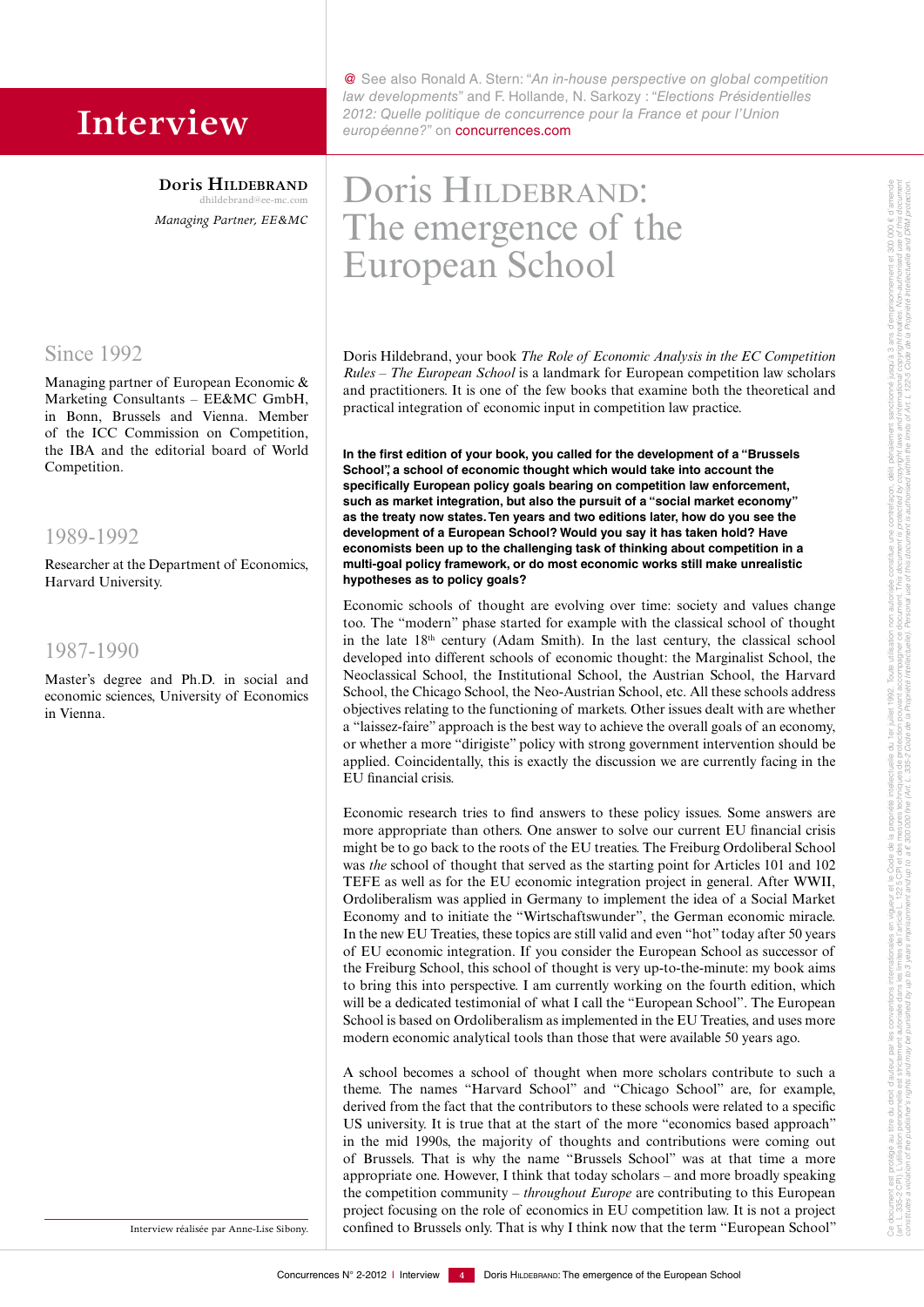is a more appropriate one. I see considerable developments among academics towards this European School, including a research initiative at my own university, the University of Brussels (VUB).

#### **In your perception, what are the crucial differences today between US antitrust and EU competition law policies?**

As far as competition policies are concerned, the crucial difference is that Europe adheres to the concept of social market economics. The assumption is that competition delivers the best market results but needs a certain mode of protection from self-destruction. The protection of free competition is the most important 'social' principle in a social market economy. Such a market economy, and such an economic program, presuppose the existence of a state that knows exactly where to draw the line between what does and what does not concern it; a state that prevails in the sphere assigned to it with the whole force of its authority, but refrains from all interference outside that sphere. It is an energetic umpire whose task is neither to take part in the game nor to tell the players how to move, who is completely impartial and incorruptible, and who sees to it that the rules of the game and of sportsmanship are strictly enforced. A genuine and real market economy cannot exist without such a state. Thus, a market mechanism needs to work within a pre-specified legal framework combining private entrepreneurship with government intervention. In this economic concept, social welfare is of concern too: strongly integrated competitive markets deliver wealth for all citizens by reducing risks related to war and social rebellions. These EU policy goals have been consistent for about 50 years.

My insight is that US antitrust policies change more often over time. I consider this a crucial difference. In addition, enforcers value consumer welfare significantly higher in the US than in Europe. We in Europe follow a more holistic approach meaning that both consumers' and companies' concerns are important to consider. With respect to enforcement, my belief is that we have a more interventionist enforcement style in Europe. Since Europeans regulate the framework in which competition can prosper, such regulation requires active and even proactive approaches. This is not common in the US.

As far as competition law is concerned, the answer is quite simple: the law is different.

**Twenty years ago, it seemed the US antitrust revolution had much to teach EU (then EC) competition law1. Nowadays, do you think that influence is still flowing only one way or do you feel that European ideas cross the Atlantic? In particular, do you think the European attention to unilateral conduct is capable of inspiring US doctrine and/or enforcement practices?2**

I have the same observations: in the last decade we were crossing the Atlantic quite often, eager to learn from and to share experiences with our US colleagues. Big changes in EU competition policy were indeed initiated in the US at conferences, for example the one organised by Barry Hawk at Fordham University. Nowadays – 15 years after the emergence of the more economics-based approach – we Europeans have "grown up": considerable initiatives in Europe take place to "upgrade" the effects-based concept. My impression is that we travel less to the US to learn from our US colleagues, and more to speak about our European competition model. Today, leading US representatives like Eleanor Fox are crossing the Atlantic to speak at European conferences about our success story.

However, I am not that positive that European insights for instance on unilateral conduct may influence the US approach. The European approach is more interventionist and I do not think that US authorities will adapt their approach in this direction unless they change some fundamental positions.

**In terms of economic theory and in practice, would you say the differences between the Harvard and Chicago Schools is a thing of the past? In the US, there seems to be a sense that some convergence is taking place. H. Hovenkamp, for example, writes "***in the last twenty years, the Harvard School has moved rightward, closer to the Chicago position, while at least some Chicago School members have moderated their position to the left***"3 . Do you agree? How do you view the European School in comparison to this "***third way***" between Harvard and Chicago?**

The setting of the European School differs significantly from the US schools.

Although it is quite a challenge to present the two dominant US schools in one paragraph, I'll give it a try with the support of Piraino: Harvard scholars argue that an industry's structure – that is the number of firms in the market and their relative size – determine how effectively firms will perform in the market: if markets are concentrated, firms are more likely to engage in anticompetitive conduct. Harvard scholars demand government intervention in this respect. Over the years, the structure-conduct-performance framework of the Harvard School was extended and refined, and may provide some useful guidance today. On the other hand, the

<sup>1</sup> See e.g. Barry Hawk, System failure: Vertical restraints and EC competition law, CMLRev, 1995, Vol. 32. No 4. pp. 973-989.

<sup>2</sup> In this vein, see, J. Baker, Exclusion as a Core Competition Concern, available at: http://papers.ssrn.com/sol3/papers.cfm?abstract\_id=2001579.

<sup>3</sup> P. Areeda et H. Hovenkamp, *Antitrust Law: An Analysis of Antitrust Principles and Their Application*, Aspen Publ., 2nd ed. 2000, at § 927. See also: T. Piraino, *Reconciling the Harvard and Chicago Schools: A New Antitrust Approach for the 21st Century,* Indiana Law Journal, Vol. 82, 2007*.*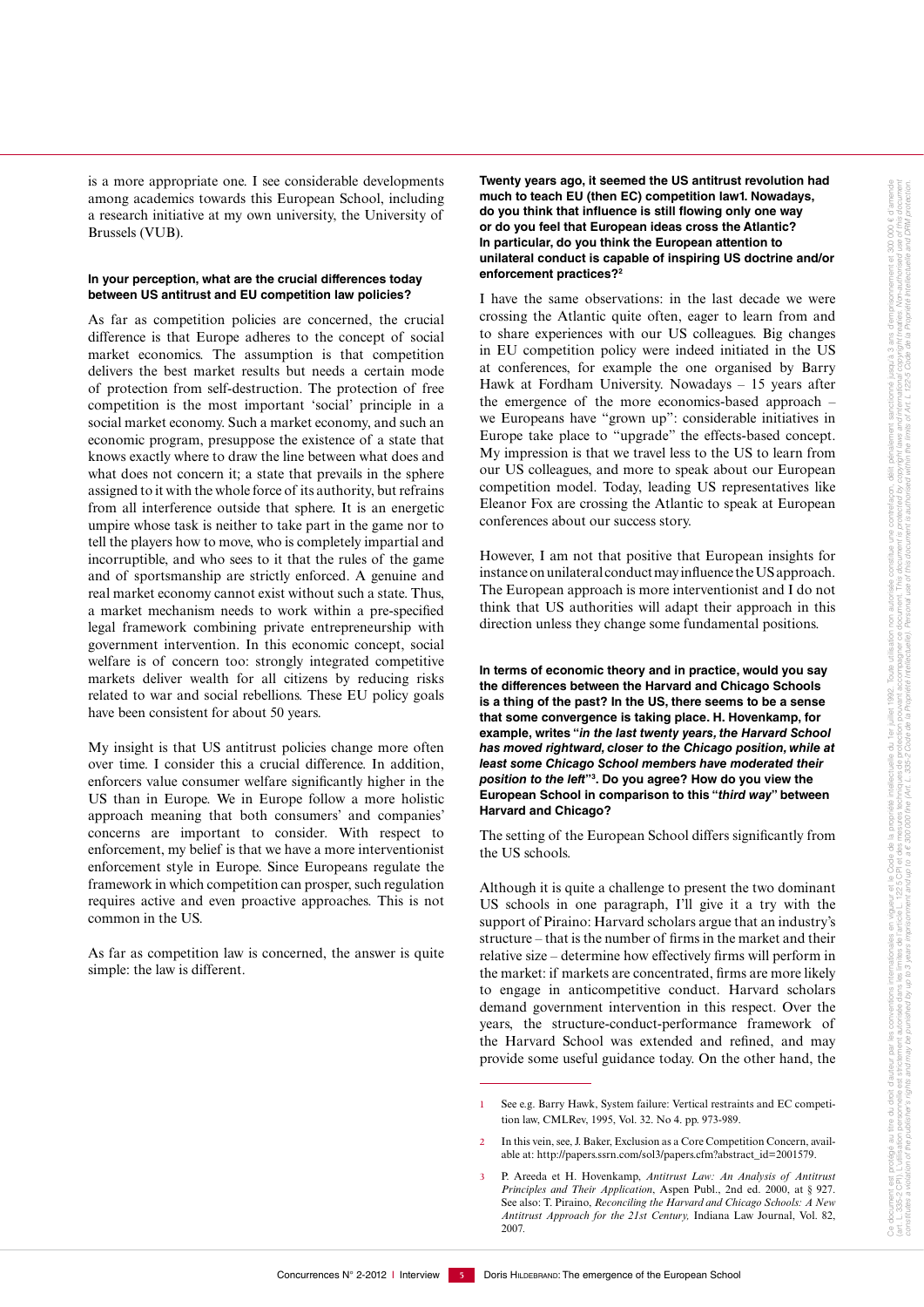arguments of Chicagoan scholars are that markets are likely to correct any competitive imbalances on their own – without any intervention by antitrust regulators. According to them, the only legitimate goal of antitrust policy is to increase economic efficiency, which in turn enhances wealth/consumer welfare: markets that are self-correcting will in any event reach that goal. The Chicago School partly uses the deductive approach of micro-economic models, unfortunately more concerned with theory than with empirical testing.

If you ask me whether a convergence of the Harvard School and the Chicago School is taking place in the US, I assume that recent economic developments indeed proved that a "laissez faire" approach as recommended by the Chicago School turns out to be problematic. In this respect, economic thought has lost touch with social and political reality. A solution is required to fix this problem. However, my opinion is that going back to the Harvard School approach offers no real way out: either "big is beautiful" (Chicago) or "concentrated markets are bad" (Harvard) and neither are very helpful.

In this context, our European model could serve as a blueprint – even for the US.

The European model is based on historical observations. One observation is that concentrations of power in both public and private sectors distorted the functioning of economies. In particular our cruel experiences during WWII, when big, private firms smoothly turned into "war machines", motivated us to thoroughly safeguard the workings of our economies. The foundation of the European Communities as an economic system goes back to these considerations. Ordoliberalism suggests that an economic order based on competition is required in order to achieve sustained economic performance and stability. Competition, however, cannot fulfil its integrative function if it is not of the appropriate form. A structure or framework becomes necessary. Such a framework is used to prevent the creation of monopolistic power, to abolish existing monopoly positions where possible and, where this is not possible, to control the conduct of monopolies. The monopoly prohibition is directed primarily at cartels and other anticompetitive agreements between competitors. Thus, the Ordoliberalism of the Freiburg School starts from the very premise that market order is constitutional order, i.e. that it is defined by its institutional framework and, as such, subject to (explicit or implicit) constitutional choice. It assumes that the working properties of market processes depend on the nature of the legal-institutional frameworks within which they take place. Thus, the long-term viability of European free markets requires a rule-bound and limited yet powerful form of government intervention. This government intervention is implemented in Articles 101 and 102 TFEU as well as in the Merger Regulation.

The European model is more concrete and stable than the system implemented in US antitrust law. In the US, a significantly broader assortment of even diverging economic insights is applied over time – ranging for example from the Harvard School to the Chicago School. On the other hand, the European model – based on the interplay of economic

and legal ordering concepts – has remained the same over the last 50 years; the economic model of the Freiburg School determined the rules necessary for the market to function effectively and serve as the standard for most economic policy decisions. The legal ordering concept serves to assure that the government acts appropriately to translate this economic model into reality. In this Ordoliberal language, economic policy decisions are dictated not by powerful institutions and interest groups, but by *general principles* chosen by the community and designed to integrate the market into society.

Our challenge is that, according to Freiburg scholars, the economic theory at the time of the development of the Ordoliberal concept (the static neo-classical price theory) is not suitable for an analytical model. This assumption, which is grounded on failures of this neo-classical model, is justified. Nevertheless, economic theory has developed over the years and today provides more sophisticated microeconomic models and analytical tools that can be used for the European model. Findings of industrial organisations may serve, for example, as standards of reference. In recent academic work, more attention is being paid to the behavior of companies, in particular the possible strategic behavior of companies in oligopolistic situations. With the help of game theory we can determine what the most likely company strategies are and whether collusion is likely or not. This pragmatic approach fits in well with the moderate, less ideological and more technical approach to problems in the new century.

Taking current EU competition law as an institutional framework and European integration policy as a background, an appropriate theoretical European competition model can be defined. My ambition is to refine this concept in the fourth edition of my book.

#### **What do you think was the driving force behind the move of the Commission towards an "effects-based approach"? How much of it was economic tools becoming more usable and allowing for this new approach to be implemented? How much of it was effective self-promotion on the part of economists?**

I do not agree that self-promotion of the part of economists was the motivation to implement this "effects-based approach". Actually my understanding is that the European Courts took the leadership in this context. In their review procedures, judges detected a couple of manifest errors in law in Commission decisions in the 1990s. I recall several decisions, for instance, where the General Court saw the economic analyses of the Commission as flawed. Reading those judgments as an economist, I find more thoughtful economics in these judgements than applied in Commission decisions. Thus, it was simply a must for the Commission to improve its analytical skills. Karel van Miert, EU Commissioner for competition at this time, started this overall modernisation process in the mid 1990s. His first project was the modernisation of the vertical regime in Article 101 TFEU. By introducing market share caps, for example, the application focus changed from the previously used more legalistic approach with tight clauses, towards an economics-based approach as already required by the Treaty. The judges of the European Courts – supported by the work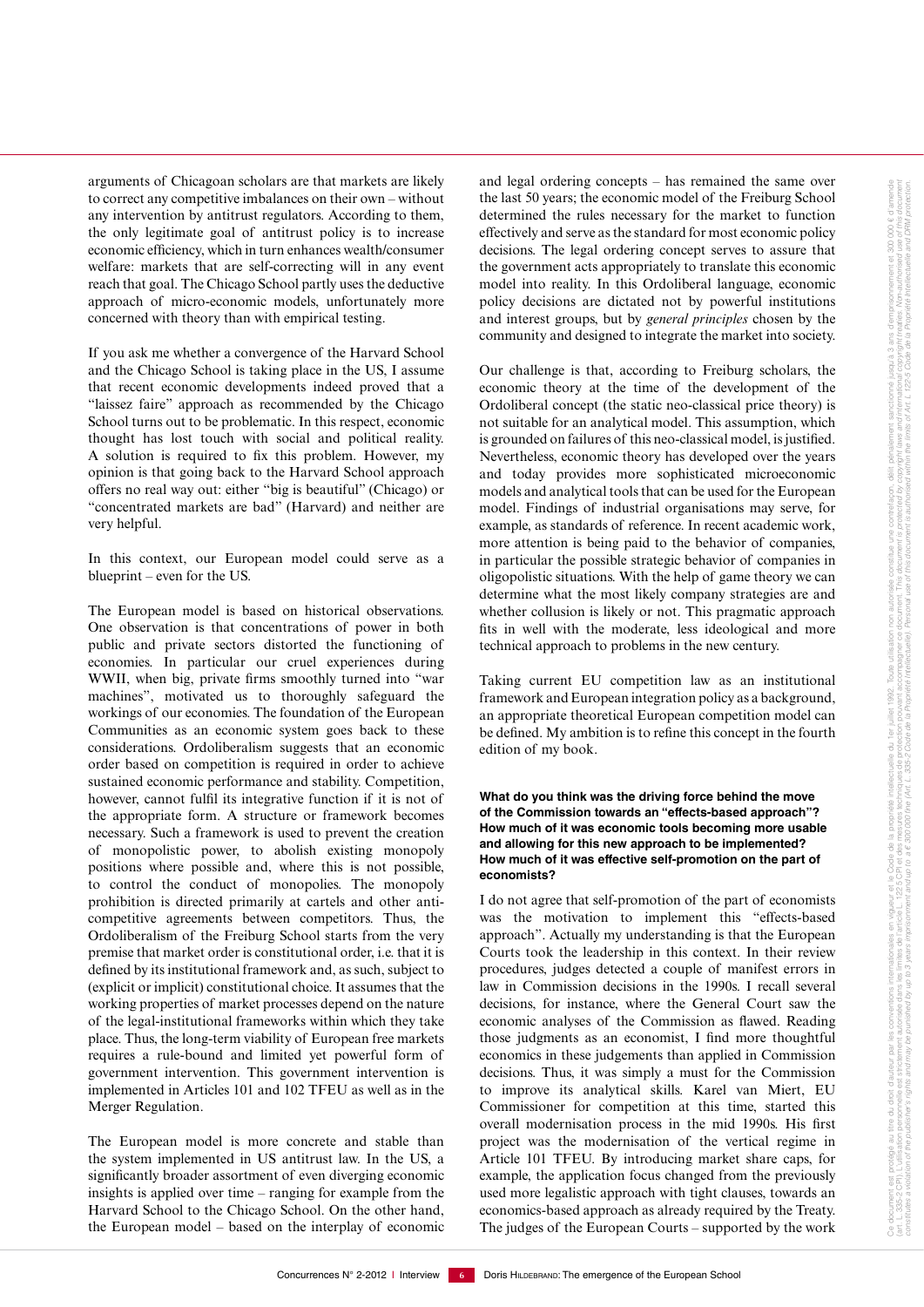of the Advocates General – reversed the development towards the roots of the TFEU by requiring more sound economic analyses. It took about ten years to modernise all areas of EU competition policy including state aid provisions. It can quite rightly be argued that this development is supported by the fact that economic tools are becoming more usable. On the other hand, the use of these economic tools as market simulations needs more sophistication and economic expertise. Thus, one result of this "effects-based approach" is that in the new century lawyers and economists are working together – as they have been accustomed to doing in the US Now the *second wave* to reform the EU system is about to

start - probably also based on a judgment, namely that of the European Court for Human Rights in the Menarini case. This judgment mandates a more thorough review of Commission decisions by the General Court. Whereas in the past the General Court used to focus on manifest errors only, it is now asked – according to my understanding – to perform a full facts-based economic analysis of the effects of anticompetitive behaviour *itself* in order to determine fines in accordance with the Menarini judgement. The Commission will need to face a more extensive review of its decisions in the future. The question is whether the guidelines and notices of the Commission are up to date for these new requirements. I guess they are not. Since judges with limited resources would need to apply complex economic analyses in competition law cases, the guidelines should more effectively address these specific requirements.

for decades.

This means that the Commision's current "effects-based approach" will be extended (again), not only addressing economic effects in a market but the whole scope of competition issues as manifested in the TFEU.

#### **In your perception, has the use of economic tools in EU cases changed over the past years, say since you opened your own economic consultancy? Would you say there is still a gap between merger and antitrust cases? Do you think abuse cases are still the last "steam-powered train"4 in terms of use of economics?**

I started up my economic consulting company in 1992 in the Netherlands and 1999 in Germany. Today we have also offices in Brussels and Vienna.

With respect to changing economic tools, there are rare cases where we do not apply market simulation models. Whereas about five years ago the use of modelling was an exception to the rule, the situation today is quite the reverse. Modelling is applied for example in article 101 cases to prove with hard facts/figures that economic efficiencies are passed on to consumers in cases where the agreement concerned restricts competition. I do not see a gap between merger cases and antitrust cases. If you qualify an antitrust case as a case where the company concerned would like to enter into a possible anti-competitive agreement, we have a couple of months to assess such a market. During this time market

simulations are easy to perform. This currently represents the majority of our economic consulting work. If an antitrust case relates to a cartel that was detected with the support of a "whistle-blower", our possibilities are limited from the very beginning. On the other hand, in a merger case everything has to be "speedy". The time available to collect data in the field and to analyse it is limited. Professionals need about 2-3 months to run market simulations in merger cases. However, this is the luxury version. Practice differs. I recall a multi-billion merger in which we have had only about *two weeks* to analyse more than 1.5 million price data points for thousands of retail products. Based on this analysis we successfully showed which company was the price leader and – after serious concerns on the part of the authority in the beginning – the transaction was cleared. To raise these serious concerns, the authority itself analysed 90 price data points for seven products over four months. If you mention a gap, my experience is that because of these time constraints the scope of economic analyses in merger cases is more limited than in Article 101 cases. Usually we use one or two tools from our economic tool kit in a merger case, whereas in antitrust cases we are able to use our *full assortment* of economic tools.

I do not agree either that Article 102 cases are the last "steam-powered train" in terms of use of economics. As a consulting company we do a lot of work in *rebate* cases: dominant companies use our economic tools to precisely determine the point when a rebate might become unlawful under article 102 TFEU. As court expert, I am involved in a couple of dominance cases too. In these cases we use our economic tools in particular for market definitions and cost tests. Last month, for example, I applied the "as efficient competitor test" which is now almost standard in dominance cases. This month I am working on another dominance case, using all the economic tools available.

#### **In your perception, taking into account the national systems you are familiar with, is economics being used differently at EU and at national levels?**

My answer for Germany is yes and no.

When it comes to the use of competition economics by *lawyers*: German lawyers are reluctant to ask economists to support their cases. Sometimes my experience is that such negative advice does not benefit the client at all. In my opinion, clients should get all the support they need – in particular in billion  $\epsilon$  cases – to win such a case, irrespective of whether such support comes from a lawyer or an economist. As in other jurisdictions, we should work together to achieve the best results for our clients.

On the other hand, German authorities and courts are very open to economic analyses. The authority I work closely with is the German Bundeskartellamt. My experience with this authority is that the majority of heads of units are extremely open to insights based on thorough factual analysis. Knowhow on market simulation models in general or statistical tools such as regression analysis, etc., is extremely high in the Bundeskartellamt – in particular on the part of trained legal staff! This was not the case about three years ago. I have the

B. Sher, "The Last of the Steam-Powered Trains: Modernising Article 82", ECLR, 2004, pp. 243-246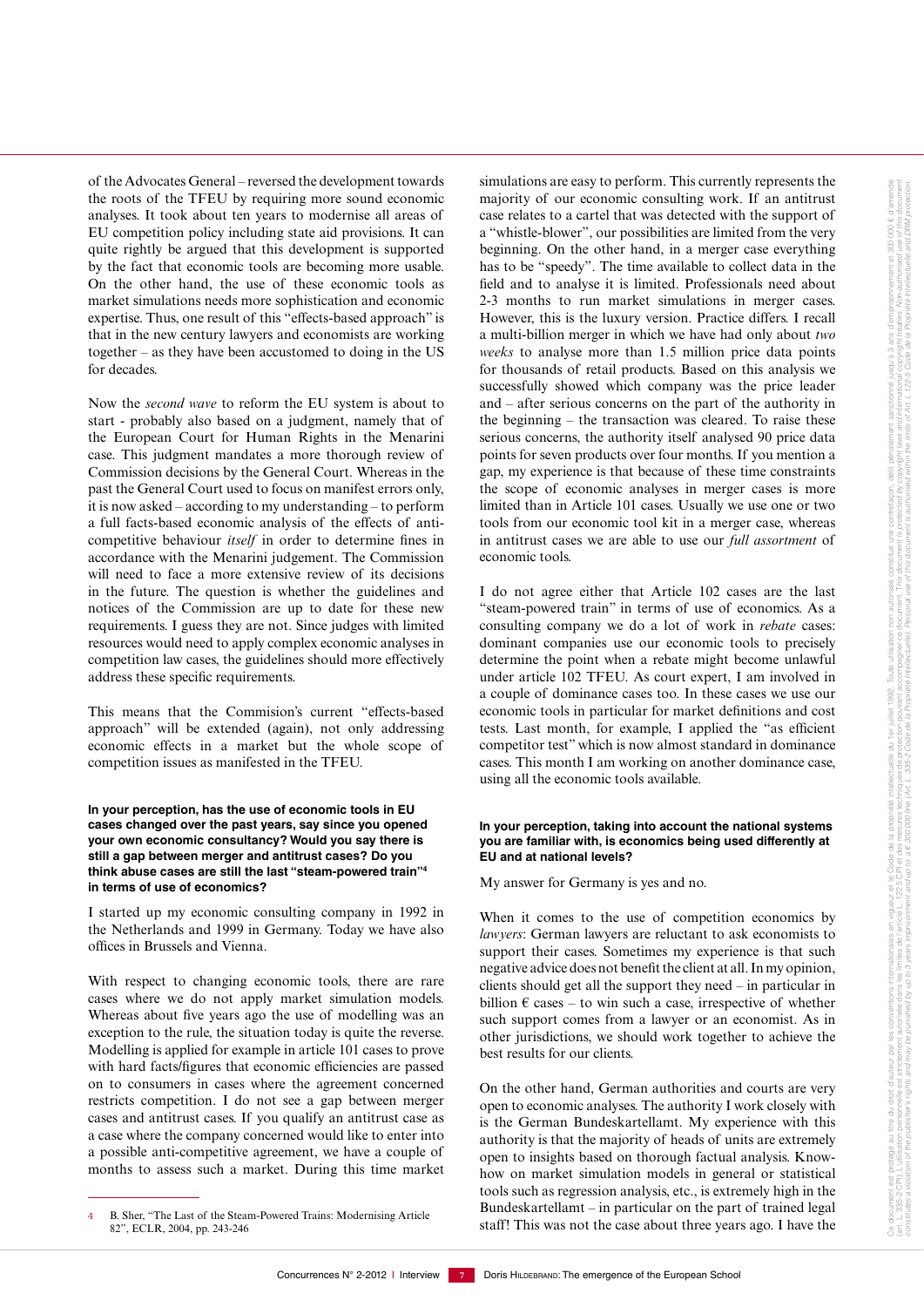same observation related to German judges: the other day, one of the heads of a cartel senate of the Higher Court in Düsseldorf gave a presentation about damage calculations, and I was really impressed by his deep economic insights. To conclude, economics is even used in different ways within a single member state.

My experiences of Austria and the Netherlands are that the level of application of economics is the same at European level as at national level. The knowhow of the competition community – lawyers, competition authorities and judges – is extremely high in all those countries.

I also would like to take the opportunity and thank Anne-Lise Sibony and Jean-Christophe Roda for their thoughtful questions. I have really enjoyed this interview, and I hope that your readers will share the same experience.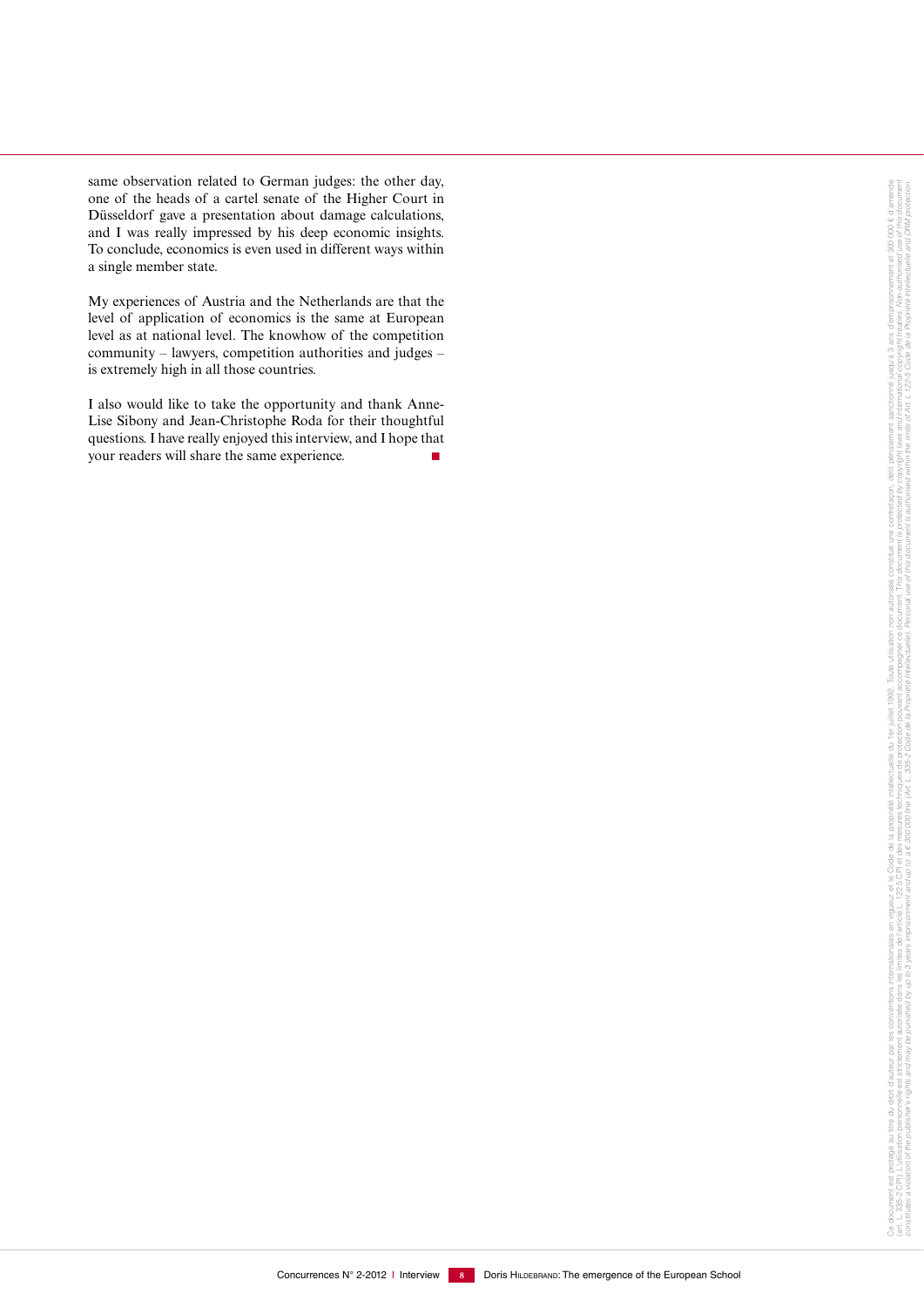*Concurrences* est une revue trimestrielle couvrant l'ensemble des questions de droits de l'Union européenne et interne de la concurrence. Les analyses de fond sont effectuées sous forme d'articles doctrinaux, de notes de synthèse ou de tableaux jurisprudentiels. L'actualité jurisprudentielle et législative est couverte par onze chroniques thématiques.

**Concurrences**

### **Editorial**

Jacques Attali, Elie Cohen, Laurent Cohen-Tanugi, Claus‑Dieter Ehlermann, Ian Forrester, Thierry Fossier, Eleanor Fox, Laurence Idot, Frédéric Jenny, Jean‑Pierre Jouyet, Hubert Legal, Claude Lucas de Leyssac, Mario Monti, Christine Varney, Bo Vesterdorf, Louis Vogel, Denis Waelbroeck...

### **Interview**

Sir Christopher Bellamy, Dr. Ulf Böge, Nadia Calvino, Thierry Dahan, John Fingleton, Frédéric Jenny, William Kovacic, Neelie Kroes, Christine Lagarde, Doug Melamed, Mario Monti, Viviane Reding, Robert Saint‑Esteben, Sheridan Scott, Christine Varney...

### **Tendances**

Jacques Barrot, Jean‑François Bellis, Murielle Chagny, Claire Chambolle, Luc Chatel, John Connor, Dominique de Gramont, Damien Géradin, Christophe Lemaire, Ioannis Lianos, Pierre Moscovici, Jorge Padilla, Emil Paulis, Joëlle Simon, Richard Whish...

### **Doctrines**

Guy Canivet, Emmanuel Combe, Thierry Dahan, Luc Gyselen, Daniel Fasquelle, Barry Hawk, Laurence Idot, Frédéric Jenny, Bruno Lasserre, Anne Perrot, Nicolas Petit, Catherine Prieto, Patrick Rey, Didier Théophile, Joseph Vogel...

## **Pratiques**

Tableaux jurisprudentiels : Bilan de la pratique des engagements, Droit pénal et concurrence, Legal privilege, Cartel Profiles in the EU...

### **Horizons**

Allemagne, Belgique, Canada, Chine, Hong‑Kong, India, Japon, Luxembourg, Suisse, Sweden, USA...

### **Droit et économie**

Emmanuel Combe, Philippe Choné, Laurent Flochel, Frédéric Jenny, François Lévêque Penelope Papandropoulos, Anne Perrot, Etienne Pfister, Francesco Rosati, David Sevy, David Spector...

## **Chroniques**

**ENTENTES** Michel Debroux Nathalie Jalabert‑Doury Cyril Sarrazin

#### **PratiquEs unilatéralEs**

Frédéric Marty Anne‑Lise Sibony Anne Wachsmann

#### **PratiquEs rEstrictivEs Et concurrEncE déloyalE**

Muriel Chagny, Mireille Dany Jean-Louis Fourgoux, Rodolphe Mesa Marie‑Claude Mitchell, Laurent Roberval

#### **DISTRIBUTION**

Nicolas Ereseo, Dominique Ferré Didier Ferrié

#### **concEntrations**

Dominique Berlin, Jean‑Mathieu Cot, Jacques Gunther David Hull, David Tayar

#### **aidEs d'état**

Jean‑Yves Chérot Jacques Derenne Bruno Stromsky

#### **PROCÉDURES**

Pascal Cardonnel Alexandre Lacresse Christophe Lemaire

#### **R**égulations

Hubert Delzangles Emmanuel Guillaume Francesco Martucci Jean‑Paul Tran Thiet

#### **SECTEUR PUBLIC**

Bertrand du Marais Stéphane Rodrigues Jean‑Philippe Kovar

#### **JurisPrudEncEs**

**EuroPéEnnEs Et étrangèrEs** Jean‑Christophe Roda, Florian Bien Silvia Pietrini

#### **PolitiquE intErnationalE**

Frédérique Daudret John François Souty Stéphanie Yon

### **Revue des revues**

Christelle Adjémian, Emmanuel Frot Alain Ronzano, Bastien Thomas

### **Bibliographie**

Institut de recherche en droit international et européen de la Sorbonne (IREDIES)